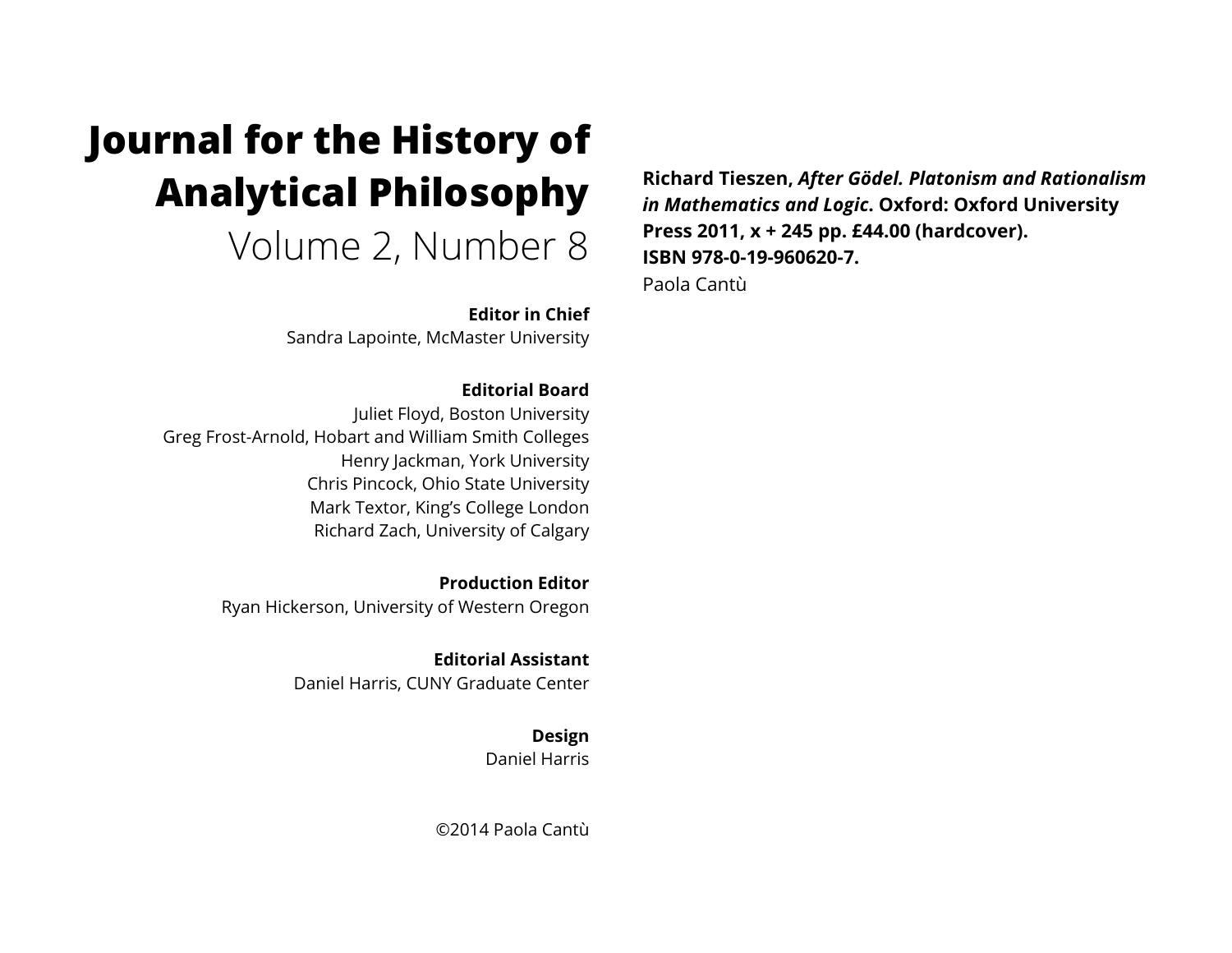## **Review:** *After Gödel. Platonism and Rationalism in Mathematics and Logic* **by Richard Tieszen**

## Paola Cantù

This volume is aimed at developing and defending a theory of knowledge that would best explain our relation to the abstract objects of mathematics and logic. This theoretical stance is developed in relation to Gödel's philosophical conception, but does not pretend to be faithful either to Gödel's intentions or to his writings. The philosophical approach developed in the book is called *constituted Platonism* and is presented as a form of rationalism that combines some aspects of what Gödel called the rightward tendency (the belief in the cognitive role of reason) with some aspects of the leftward tendency (the impossibility of having cognitive access to *noumena*). This combination of left and right is exactly what Gödel appreciated in Husserl's work in his 1961 essay on the modern development of the foundations of mathematics in the light of philosophy. The volume is conceived as a phenomenological essay about phenomenology in mathematics and logic: *constituted Platonism* appears as a Gödelian strategy as well as a consistent development of a Husserlian perspective applied to mathematics and logic, but also as an alternative to Quine's holism and an answer to Carnap's conception. The first and the last chapters, which set the stage and draw some conclusions on the role of reason in science, are perhaps the most informative and interesting parts of the book, because Gödel's ideas are discussed in relation to different authors (especially Kant, Husserl, Carnap and Quine). Gödel's distinction between a leftward and a rightward tendency in philosophy of mathematics and logic drives the agenda, and is useful in understanding both Gödel's refusal of any form of reductionism and the phenomenological way out from the Kantian duality of phenomena and noumena.

*Constituted Platonism* is based on the idea that there are two notions of independence from the mind (pp. 101—102): some objects are strongly independent from the mind because they are independent of any possible experience, whereas other objects are independent from the mind in the sense that they appear to us as invariant in different experiences and our knowledge of them undergoes certain constraints (grammatical, formal, meaningtheoretic, structural, and so on). *Constituted Platonism* claims that mathematical and logical objects are mind independent in the second sense, because their objectivity is constituted by consciousness, and in particular by the overlapping horizons of different meaning-bestowing monads (p. 96). The author does not pretend that Gödel actually considered all mathematical objects as independent from the mind in the second sense. For example, he concedes to Mark van Atten that Gödel might have taken natural numbers to be ideas in the mind of God and thus independent from any human mind (p. 17). Setting aside certain aspects of Gödel's conception, in this and in several other cases, the author aims to develop a defensible form of Platonism in mathematics and logic. Strong mind-independence is taken to be incompatible with human knowledge, and thus subject to definitive criticism concerning cognitive accessibility to abstract objects. So, Tieszen chooses weak mind-independence, which allows us to understand the experience of abstract objects by analogy with sensory experience: abstract objects are known by a rational intuition that is not immediate but allows illusion, errors and knowledge revision. This explains how our knowledge of abstract objects might be incomplete, but objective. This is for example the case of set theory, where concepts are exact but our intuition of them is partly inde-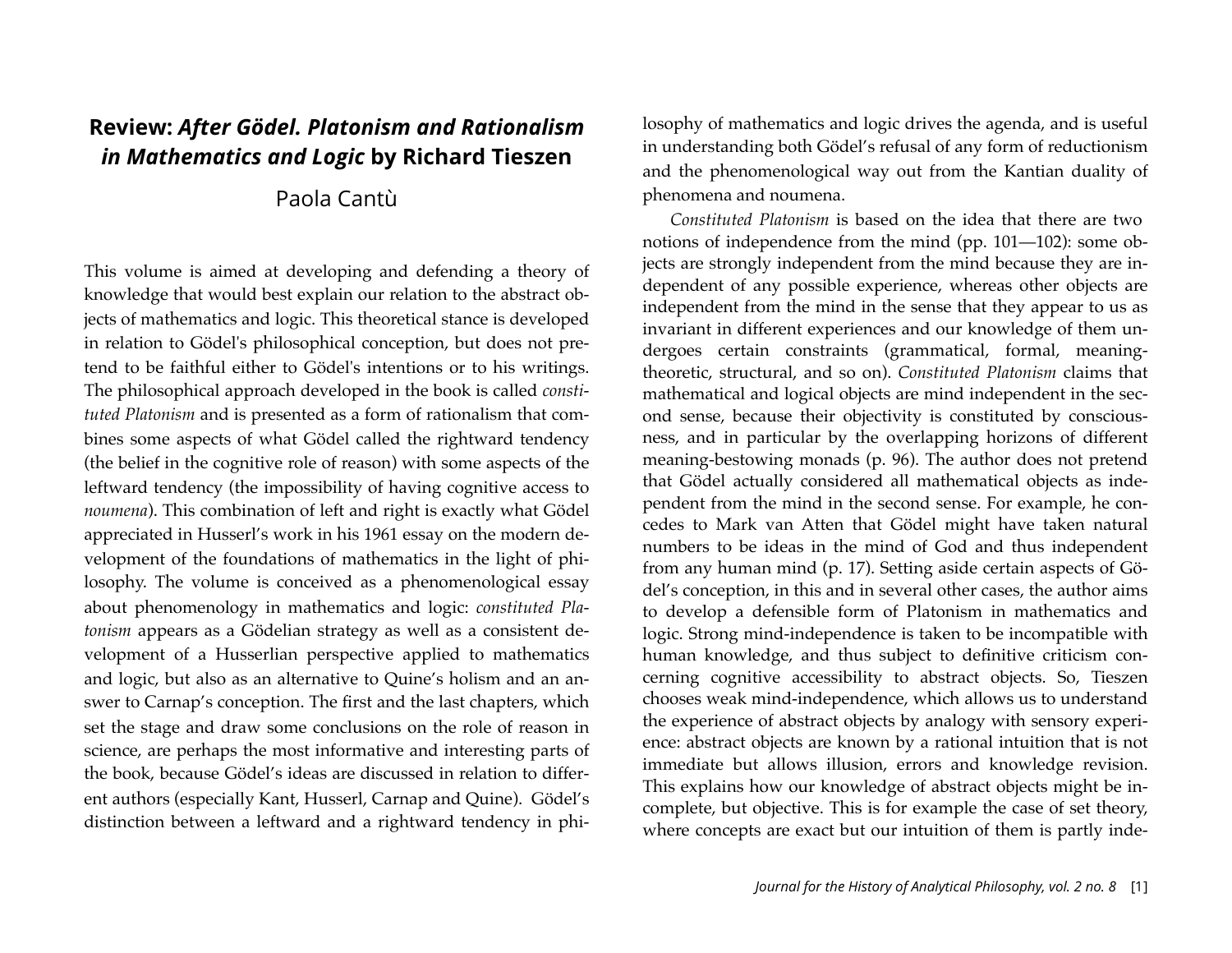terminate, and a clarification of our intuition of the concepts is needed in order to solve problems. Set-theoretical paradoxes are not the symptom of a cognitive impasse, but rather an example of correctable illusions, because "in the presence of the contradiction (paradox), we can shift to a new perspective on sets that does not appear to be contradictory" (p. 162).

The author's intention to develop a coherent philosophical conception, without limiting himself to a literal reconstruction of Gödel's own thinking is certainly a very interesting and difficult task, which the volume achieves in a convincing and successful way. The exaltation of reason is obtained through the emphasis on intentionality, and in particular, on the differentiation of several intentional acts involving proof, justification, ideation, exactness, axiomatization, formalization, and the search for necessities (p. 141). Abstract objects are the invariant objects that constitute the correlative contents of such acts. Knowledge of abstract objects is possible because "we are not only directed by intentions toward the invariants that we conceive in mathematics, but […] some of these intentions can be fulfilled, partially fulfilled, or frustrated" (p. 157). Husserl's phenomenological approach to consciousness and intentionality, as well as Gödel's emphasis on the capacities of reason, are used to develop a coherent theoretical approach to the philosophy of mathematics and logic. Yet, the choice to depart from some of Gödel's ideas, and maybe also from some of Husserl's ideas, raises some questions concerning the methodology of the research.

The volume is not based on a merely historical approach, because, as the author himself declares, the version of platonic rationalism advocated in the book does not "reflect all the elements of Gödel's own view", yet one of the aims of the volume is that of informing the reader about the content of "Gödel's relevant writings or the supplementary materials" (p. vii). And this latter aim is well achieved by a thorough and detailed presentation of Gödel's remarks on Plato, Leibniz, Kant and Husserl in the first chapter. Yet, there are not as many comments on Plato as expected, and those on Leibniz are related only to his project of a universal characteristic without any references to monadology or to his metaphysical writings. The author acknowledges that "there are suggestions in some of Gödel's writings that he was prepared to go Leibniz's way on this matter", but adds that "for a variety of reasons, I am not going to pursue this line of inquiry" (p. 11). This choice is not further elucidated, but one should consider that Gödel did not make fully explicit in his published writings or in the considered supplementary materials how deep the influence of Leibniz's philosophy was on his own work. So, one will have to wait for the imminent publication of the transcription of Gödel's manuscripts on philosophy (the so-called MaxPhil) by Gabriella Crocco's research group, in order to better evaluate the role of Leibniz's ideas on Gödel's own thinking.

A second methodological question concerns the possibility of following and betraying Gödel at the same time: on the one hand the author wants to start from Gödel's own texts, and on the other hand he develops a coherent and well-grounded philosophical conception that might not correspond entirely to Gödel's philosophy. This is the reason for the choice of the title "After Gödel", which is very appropriate, because the author follows Gödel up to a certain point that seems defensible. The survey on Gödel's remarks on philosophy in the first part is very interesting and adherent to Gödel's texts. Richard Tieszen declares from the outset that he will steer clear of Gödel's remarks on religion, angels, demons, ghosts and the like, because he aims to develop a form of rationalism about mathematics and logic only (p. viii, 204). This disciplinary boundary is of course a useful restriction, if one wants to build a theory about mathematical and logical objects. Yet, it has the effect of steering clear of Gödel's interdisciplinary approach